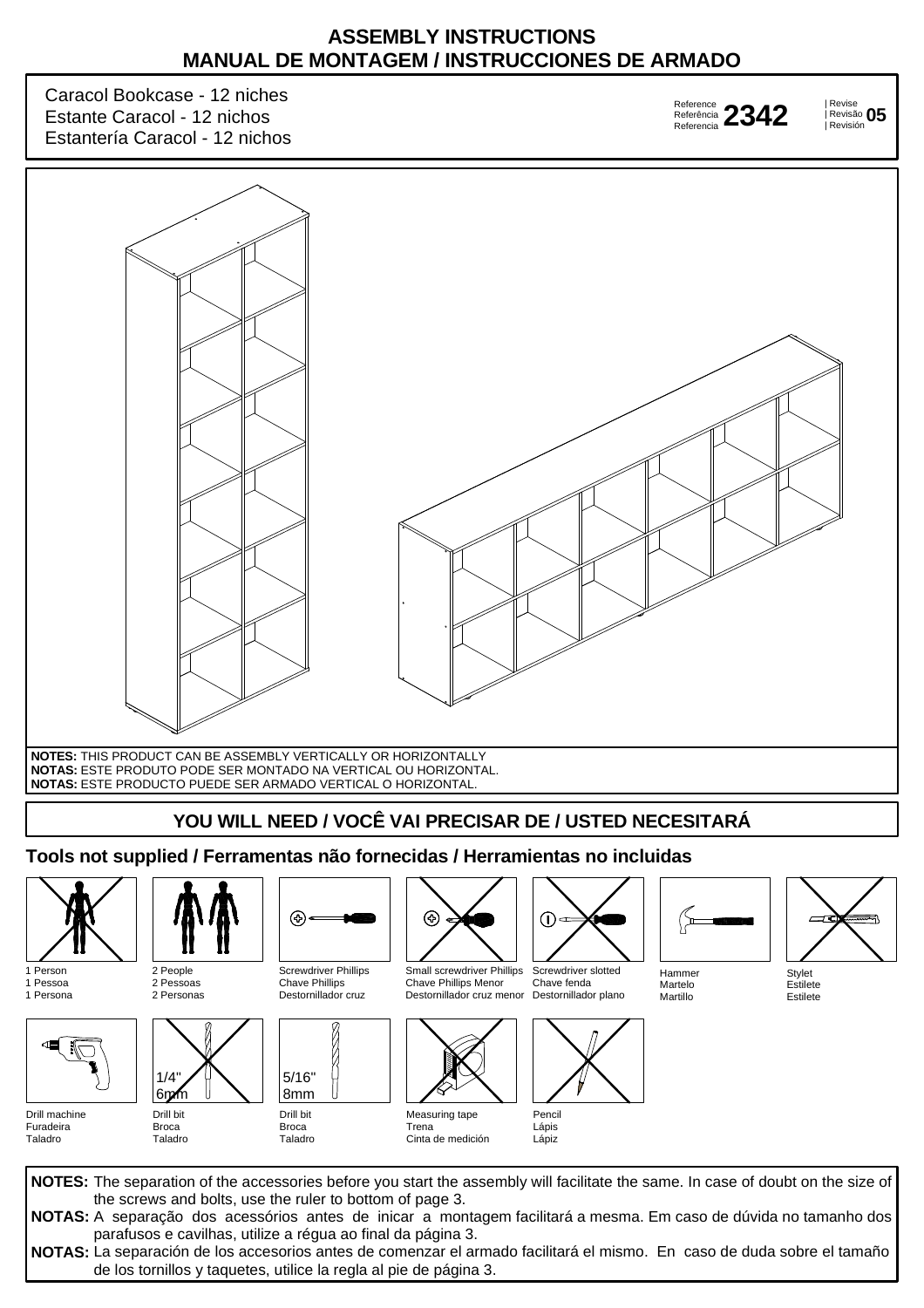|                                                                 | MAXIMUM RECOMMENDED WEIGHT     |    |  |  |  |  |
|-----------------------------------------------------------------|--------------------------------|----|--|--|--|--|
|                                                                 |                                |    |  |  |  |  |
|                                                                 |                                |    |  |  |  |  |
| PESO MÁXIMO RECOMENDADO SENDO<br>ESTE DISTRIBUÍDO UNIFORMEMENTE |                                |    |  |  |  |  |
|                                                                 |                                |    |  |  |  |  |
|                                                                 | PESO MÁXIMO RECOMENDADO SIENDO |    |  |  |  |  |
|                                                                 | ESTE UNIFORMEMENTE DISTRIBUIDO |    |  |  |  |  |
|                                                                 | I B                            | KG |  |  |  |  |
|                                                                 | 11                             |    |  |  |  |  |





| N٥ | Measures Inches       | Medidas cm         | $Qty$ ./ $Qtd.$ |
|----|-----------------------|--------------------|-----------------|
| 01 | 29 1/8 x 12 1/4 x 5/8 | 74 x 31 x 1,5      | 2               |
| 02 | 13 5/8 x 12 1/4 x 5/8 | 34,6 x 31 x 1.5    | 8               |
| 03 | 13 5/8 x 12 1/4 x 5/8 | 34,6 x 31 x 1,5    | 2               |
| 05 | 85 3/8 x 12 1/4 x 5/8 | 216,7 x 31 x 1,5   | 2               |
| 06 | 85 3/8 x 12 1/4 x 5/8 | 216,7 x 31 x 1,5   |                 |
| 08 | 86 1/4x 14 3/8 x 1/8  | 219.1 x 36.6 x 0.3 | 2               |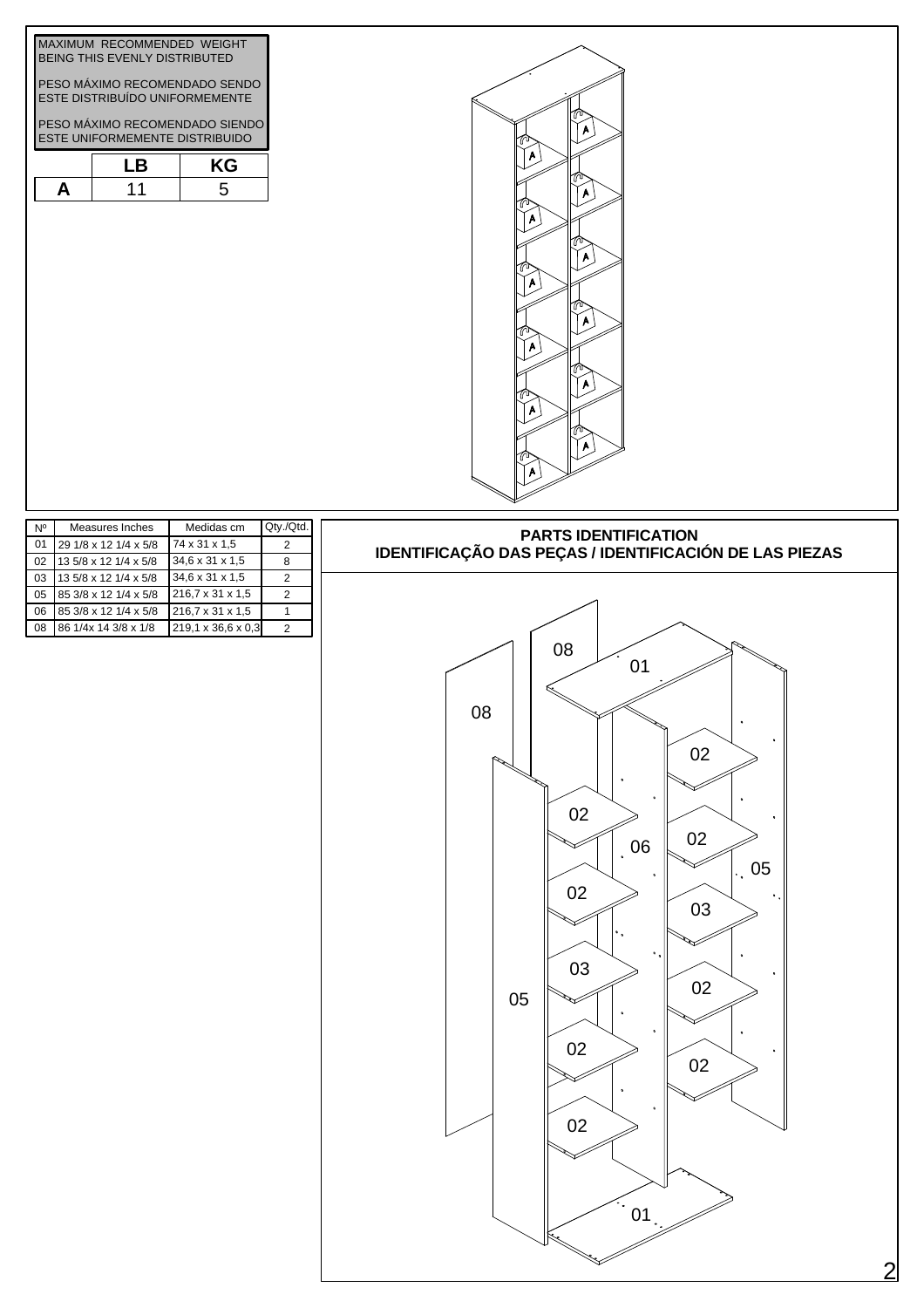| <b>IDENTIFICATION OF ACCESSORIES</b><br>IDENTIFICAÇÃO DOS ACESSÓRIOS/ IDENTIFICACIÓN DE ACCESORIOS |                                                                                                                         |                                                                        |                  |                 |  |  |  |  |
|----------------------------------------------------------------------------------------------------|-------------------------------------------------------------------------------------------------------------------------|------------------------------------------------------------------------|------------------|-----------------|--|--|--|--|
| A                                                                                                  | $\begin{aligned} \text{Tr} \mathcal{L}_{\text{tot}}^{\text{max}} \geq \text{Tr} \end{aligned}$<br>411111111111111111111 | Flanged head screw / Parafuso flangeado / Tornillo de cabeza flangeada | 5.0x60 mm        | 1               |  |  |  |  |
| A8                                                                                                 | (品)<br><b>AULTITA</b>                                                                                                   | Flat head screw / Parafuso chato / Tornillo de cabeza plana            | 3,5x20 mm        | 6               |  |  |  |  |
| B <sub>3</sub>                                                                                     |                                                                                                                         | Bushing / Bucha expansiva / Tapón                                      | 8x50 mm          | 1               |  |  |  |  |
| B7                                                                                                 |                                                                                                                         | Metalic bracket / Suporte de metal / Suporte de metal                  |                  | 1               |  |  |  |  |
| C1                                                                                                 | L                                                                                                                       | Metal claw / Garra de metal / Garra metal                              |                  | 13              |  |  |  |  |
| E                                                                                                  |                                                                                                                         | Wooden dowel / Cavilha / Taquete                                       | 8x30 mm          | 32              |  |  |  |  |
| F                                                                                                  |                                                                                                                         | Wooden dowel / Cavilha / Taquete                                       | 8x50 mm          | 10              |  |  |  |  |
| J                                                                                                  |                                                                                                                         | Simple minifix screw / Haste minifix simples / Tornillo minifix simple |                  | 4               |  |  |  |  |
| Κ                                                                                                  |                                                                                                                         | Double minifix screw / Haste minifix dupla / Tornillo minifix doble    | 60 <sub>mm</sub> | 2               |  |  |  |  |
|                                                                                                    | V.                                                                                                                      | Drum lock / Tambor minifix / Tambor minifix                            | $12 \text{ mm}$  | 8               |  |  |  |  |
| L4                                                                                                 | Q                                                                                                                       | Plastic foot / Sapata / Pie plástico                                   | 38x17 mm         | 6               |  |  |  |  |
| М                                                                                                  |                                                                                                                         | Bore patch adhesive / Tapa furo adesivo / Tapones adhesivo             |                  | 20              |  |  |  |  |
| N                                                                                                  | سستا                                                                                                                    | Nail / Prego / Clavo                                                   | 10x10            | 73              |  |  |  |  |
| Ő                                                                                                  | $\left(\frac{1}{2}\right)$                                                                                              | Flat head screw / Parafuso chato / Tornillo de cabeza plana            | 4,5x45 mm        | 12 <sup>2</sup> |  |  |  |  |
| S                                                                                                  | $\mathbb{Z}/\mathbb{Z}/\mathbb{Z}$<br>╬                                                                                 | Pan head screw / Parafuso panela / Tornillo de pan                     | 3,5x14 mm        | 2               |  |  |  |  |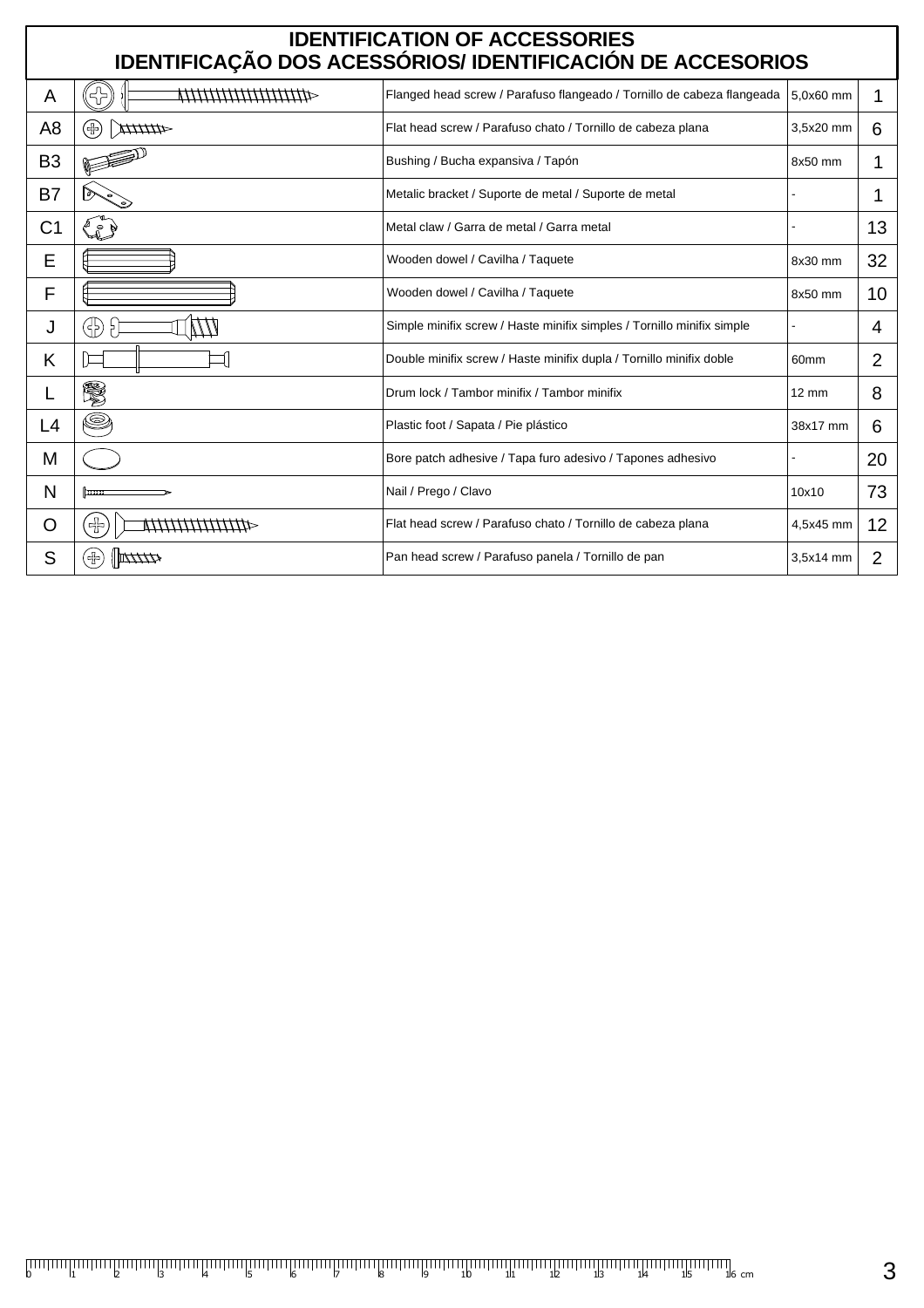

4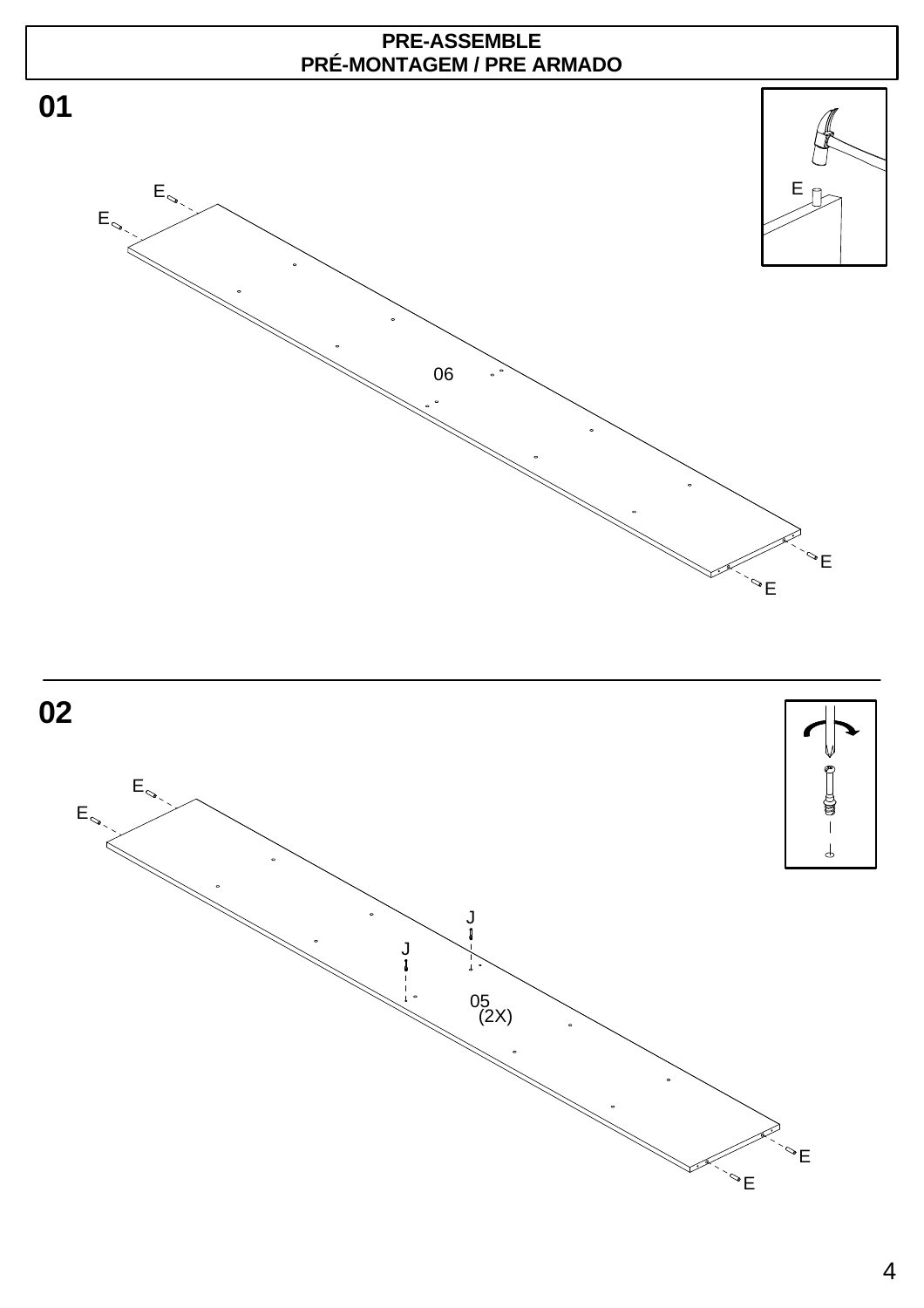



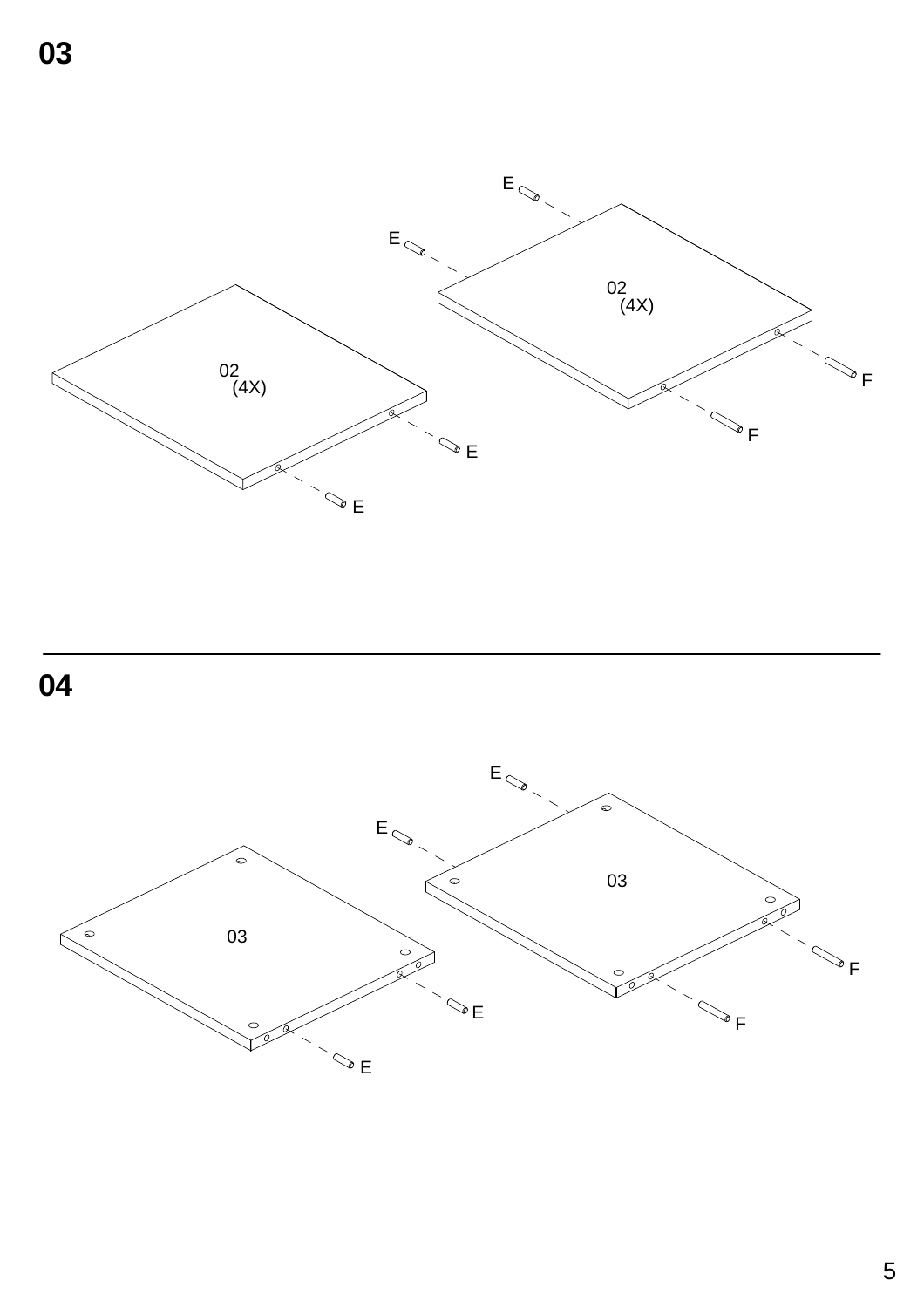





**06**

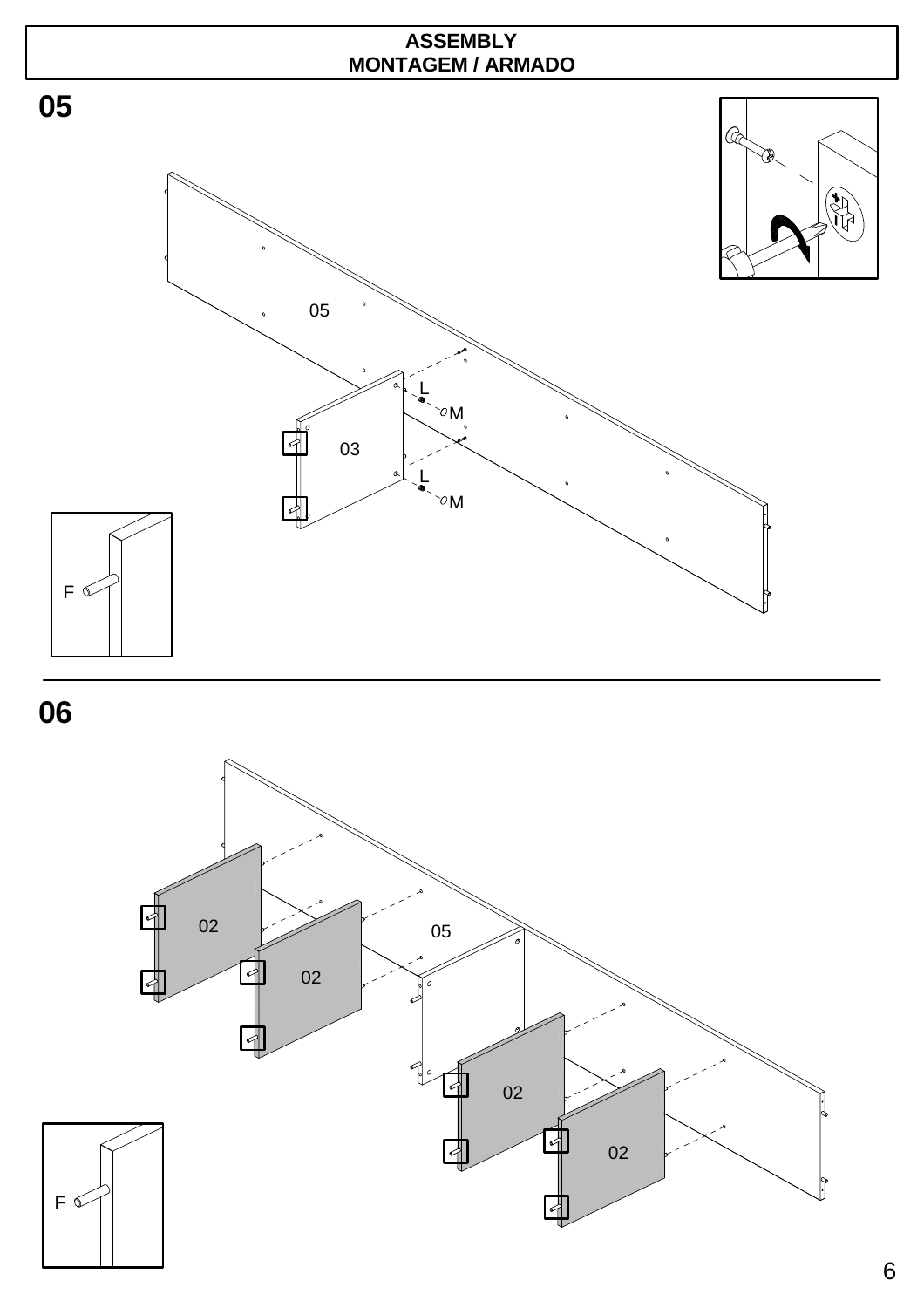



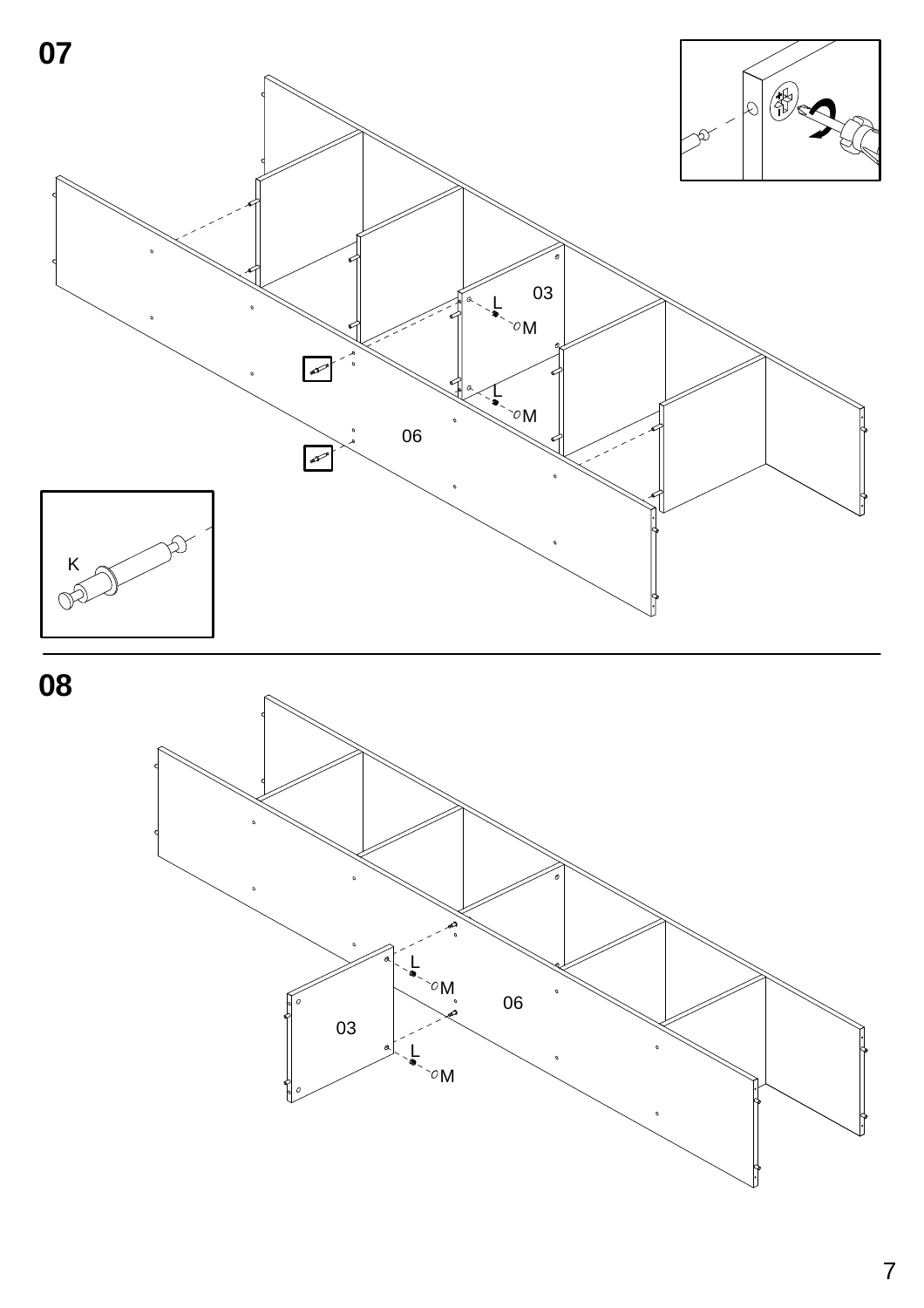



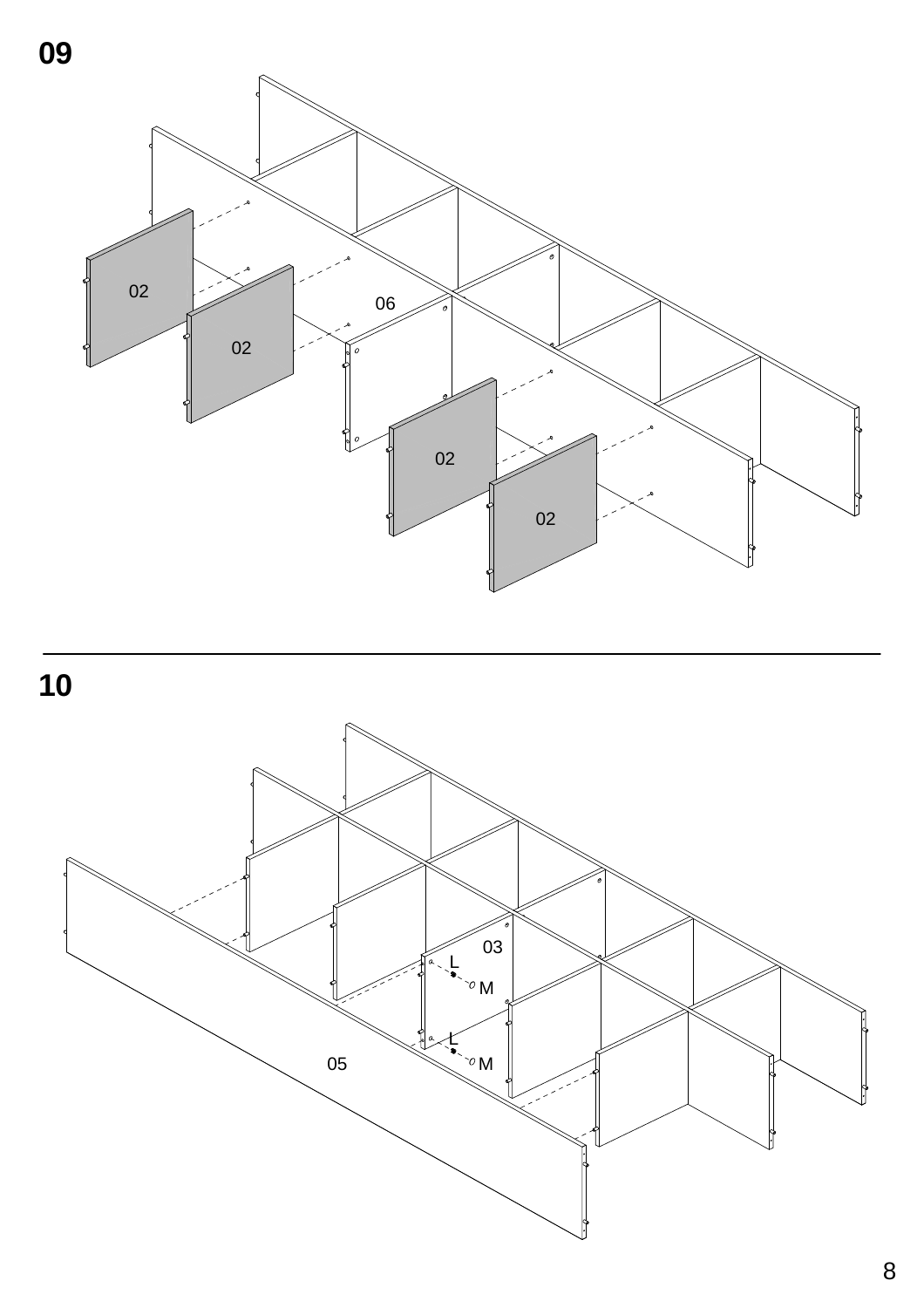**11**







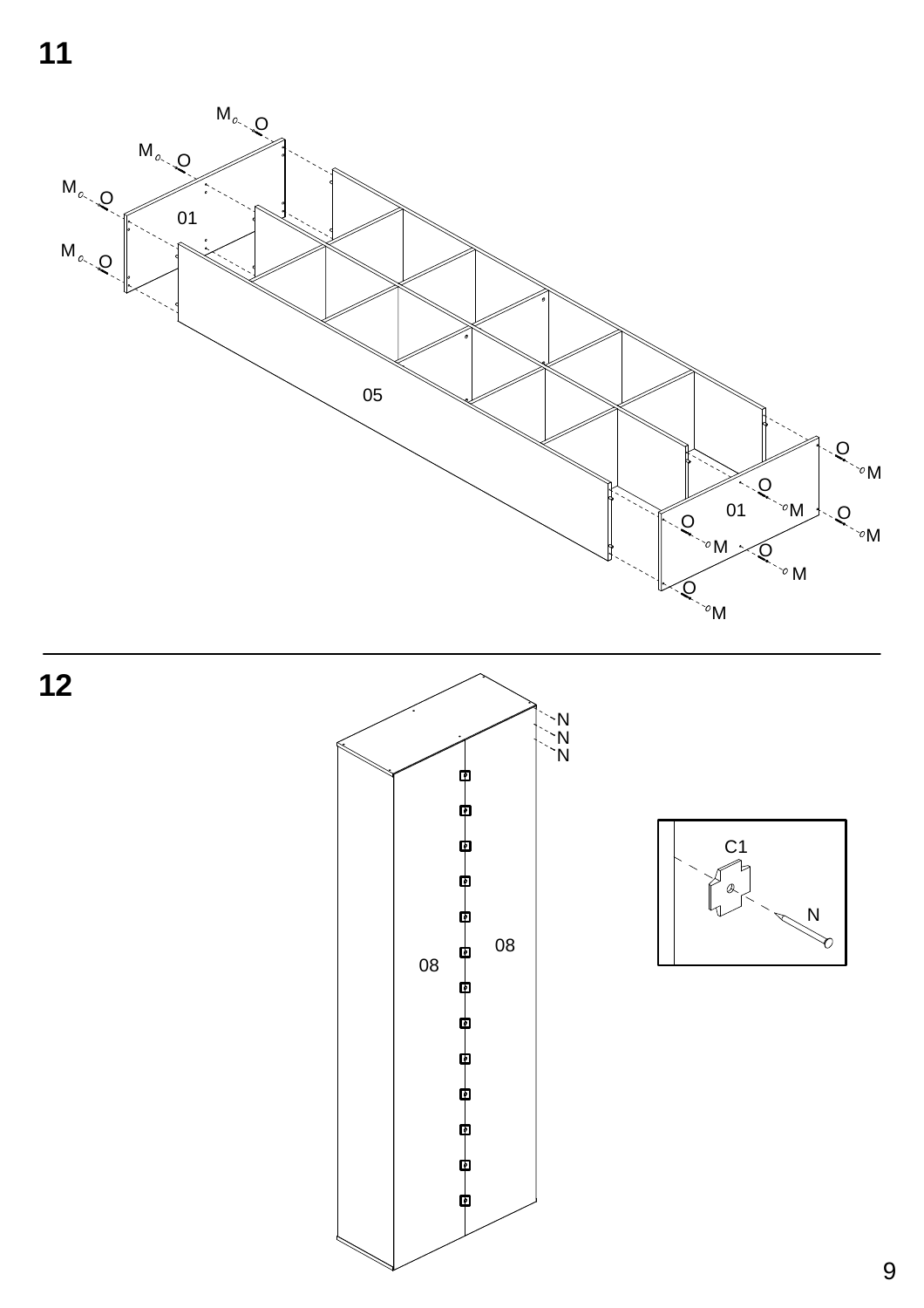## **ASSEMBLY VERTICALLY MONTAGEM NA VERTICAL / ARMADO VERTICAL**